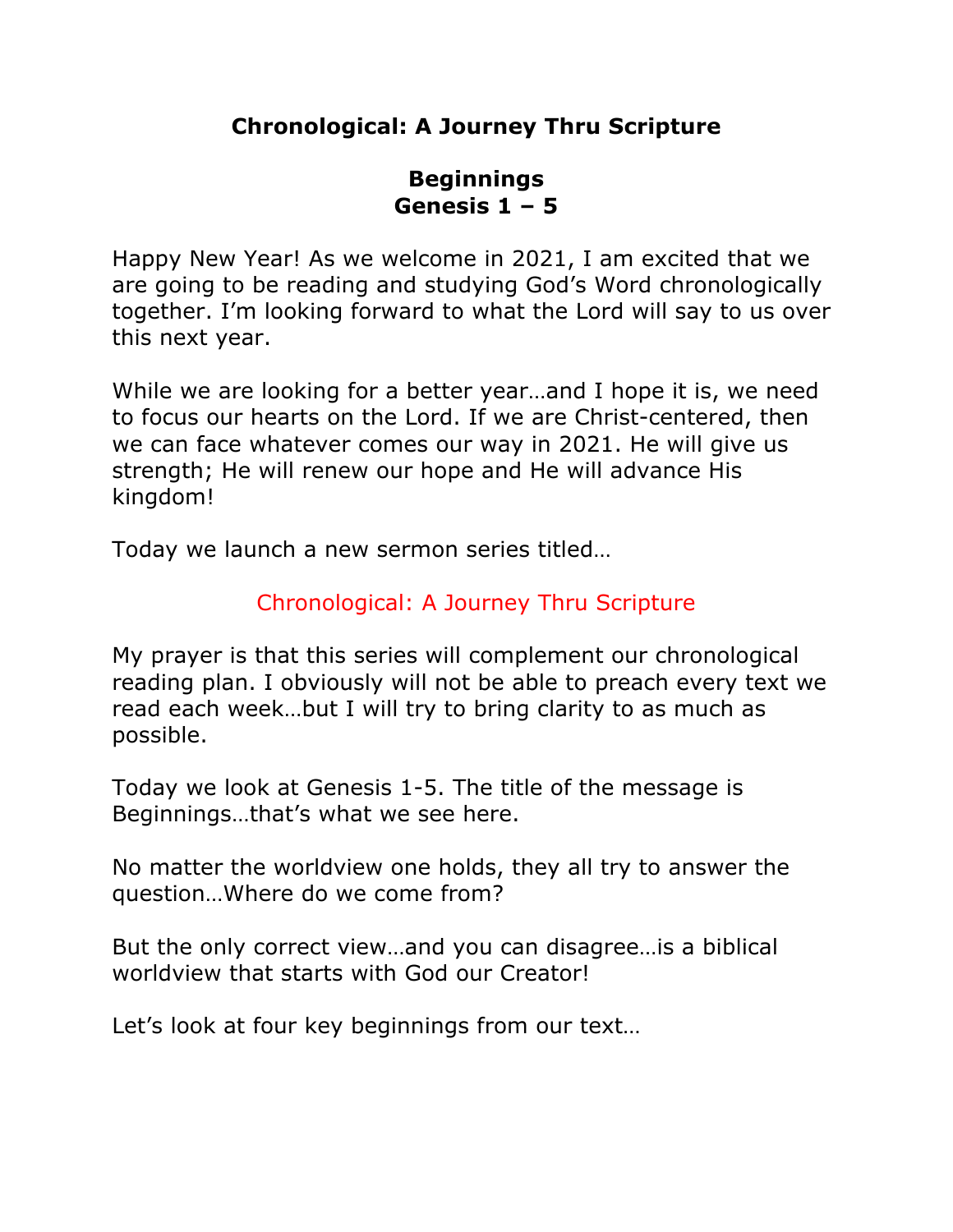# **1. The Beginning of the World**

Genesis 1:1 is such a crucial text…if we fail to catch it's truth our whole Christian worldview is out of whack.

*Genesis 1:1 (NKJV) — 1 In the beginning God created the heavens and the earth.*

The verse is a summary statement – general in nature but designed to focus on One – God our Creator.

The word beginning has reference to the beginning of time as we measure time…not the beginning of God Himself. For He has always existed as the Psalmist testifies…

*Psalm 90:2 (NKJV) — 2 Before the mountains were brought forth, or ever You had formed the earth and the world, even from everlasting to everlasting, you are God.*

Our Great God is eternal. That may be hard for you to grasp because you are time bound but as Jesus' followers, we believe His Word and accept this truth by faith.

He created everything and what is significant is that He created it "ex nihilo" meaning out of nothing. He had nothing to start with for nothing existed as of yet.

We see this clearly in verse 3…

### *Genesis 1:3 (NKJV) — 3 Then God said, "Let there be light"; and there was light.*

God simply spoke into existence light…it would not be until day 4 that He would create the sun, moon and stars.

As you read the creation narrative you find that God created everything in perfect order…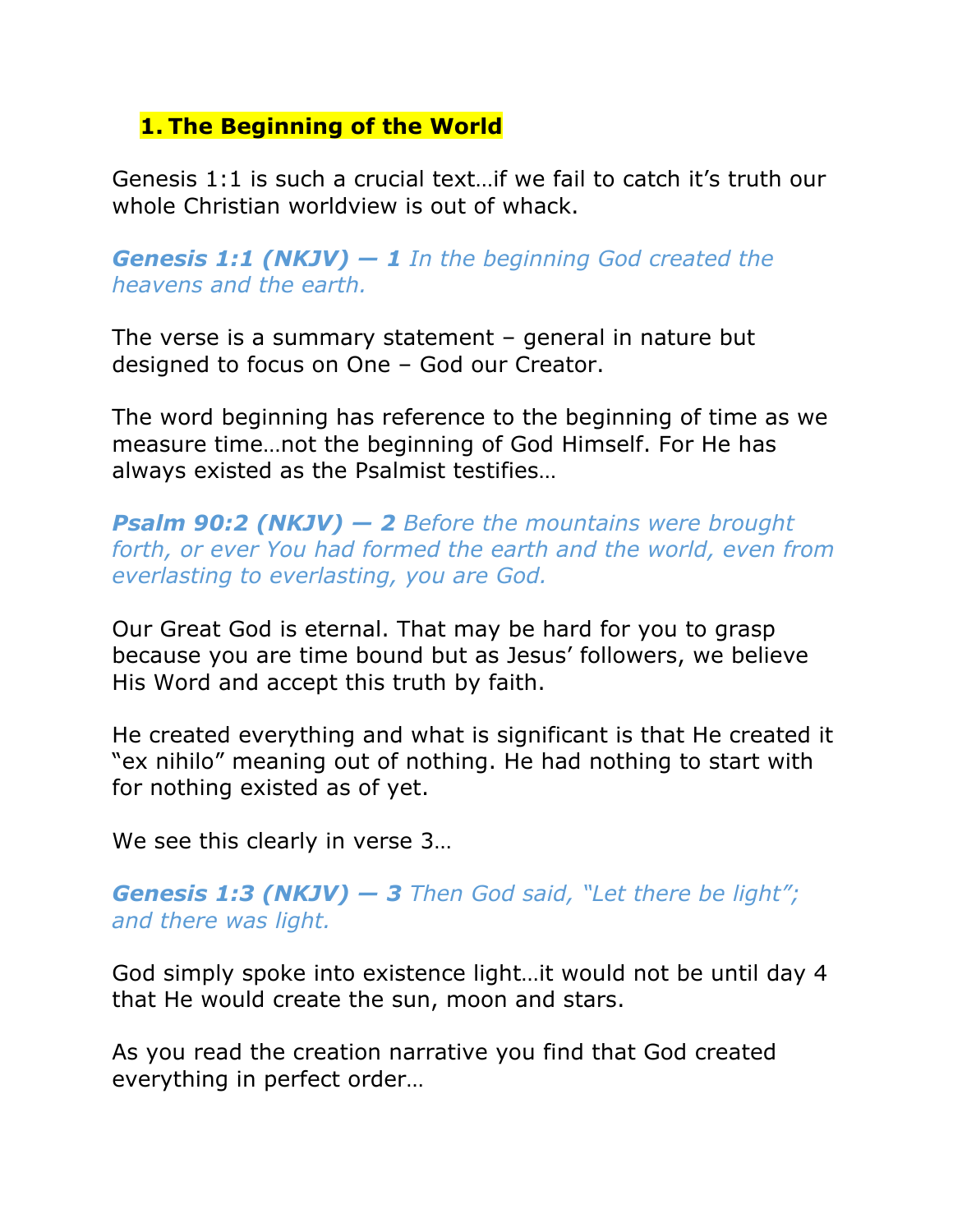• Days  $1 - 3$  we see that He created the blank slate

Day  $1$  – light and dark

Day 2 – atmosphere and land

Day 3 – waters and land

## • Days 4 – 6 we see that He filled the creation with life

Day 4 – sun, moon, stars Day 5 – sea creatures, birds, Day 6 – animals and humans

All this He created in six literal days…notice each day is followed by…

*"So, the evening and morning were the…day"*

Not thousands of years but literally six days…can He do that? Yes! He is God!

And our response to all this…

*Hebrews 11:1–3, 6 (NKJV) — 1 Now faith is the substance of things hoped for, the evidence of things not seen. 2 For by it the elders obtained a good testimony. 3 By faith we understand that the worlds were framed by the word of God, so that the things which are seen were not made of things which are visible. 6 But without faith it is impossible to please Him, for he who comes to God must believe that He is, and that He is a rewarder of those who diligently seek Him.*

This is the Beginning of the World…now let's magnify…

# **2. The Beginning of Man**

For far too long the church has caved to science when it comes to the origin of man. Science teaches that man is an evolved creature…over time we became what you see presently.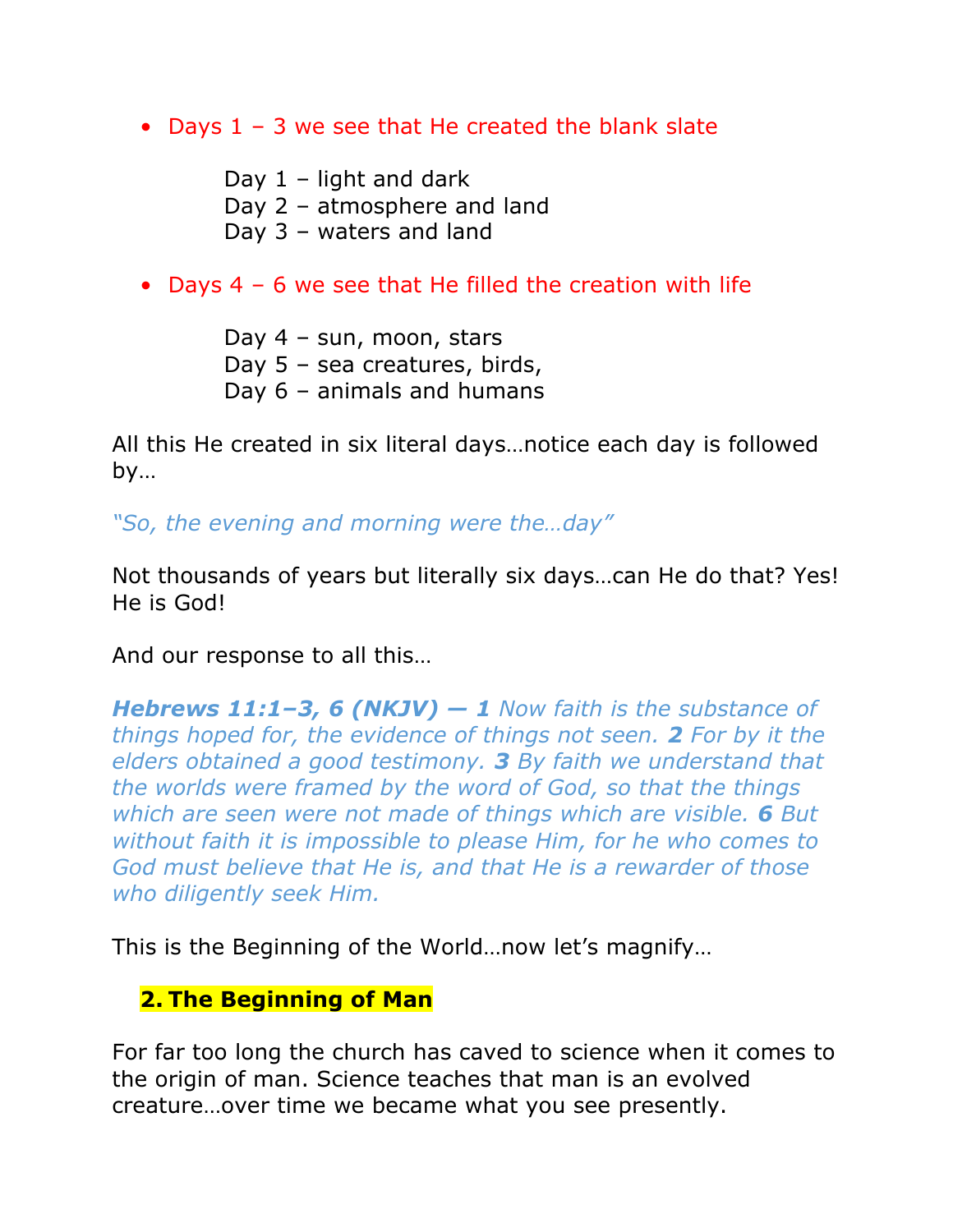But is this true? A lot of believers believe it is true. They believe that God created using evolution…we call that theistic evolution. But did God use evolution to create?

I don't believe so. Here's Why?

The biblical narrative doesn't teach that…look at it…

*Genesis 1:26; 2:7 (NKJV) — 26 Then God said, "Let Us make man in Our image, according to Our likeness; let them have dominion over the fish of the sea, over the birds of the air, and over the cattle, over all the earth and over every creeping thing that creeps on the earth." 2:7 And the Lord God formed man of the dust of the ground, and breathed into his nostrils the breath of life; and man became a living being.*

Verse 26 is a general statement about God's creation of man in His own image…we will come back to this in a moment. And verse 7 is how man was actually formed and brought to life.

Let me summarize it this way…

• Genesis 2:7: The Creation of Man from the Dust

Man didn't evolve overtime he was created by God out of dust on day 6. May I add that man is created like no other created thing…he is God's special creation.

Pay attention here…man did not become a living being until the Father breathed the breath of life into his nostrils. Life is a gift from God!

• Genesis 1:26: The Creation of Man in God's Image

Being created in the image of God speaks to man's unique relationship to God. Man created in His images means that man possess attributes that God shares with us…reason, intellect, will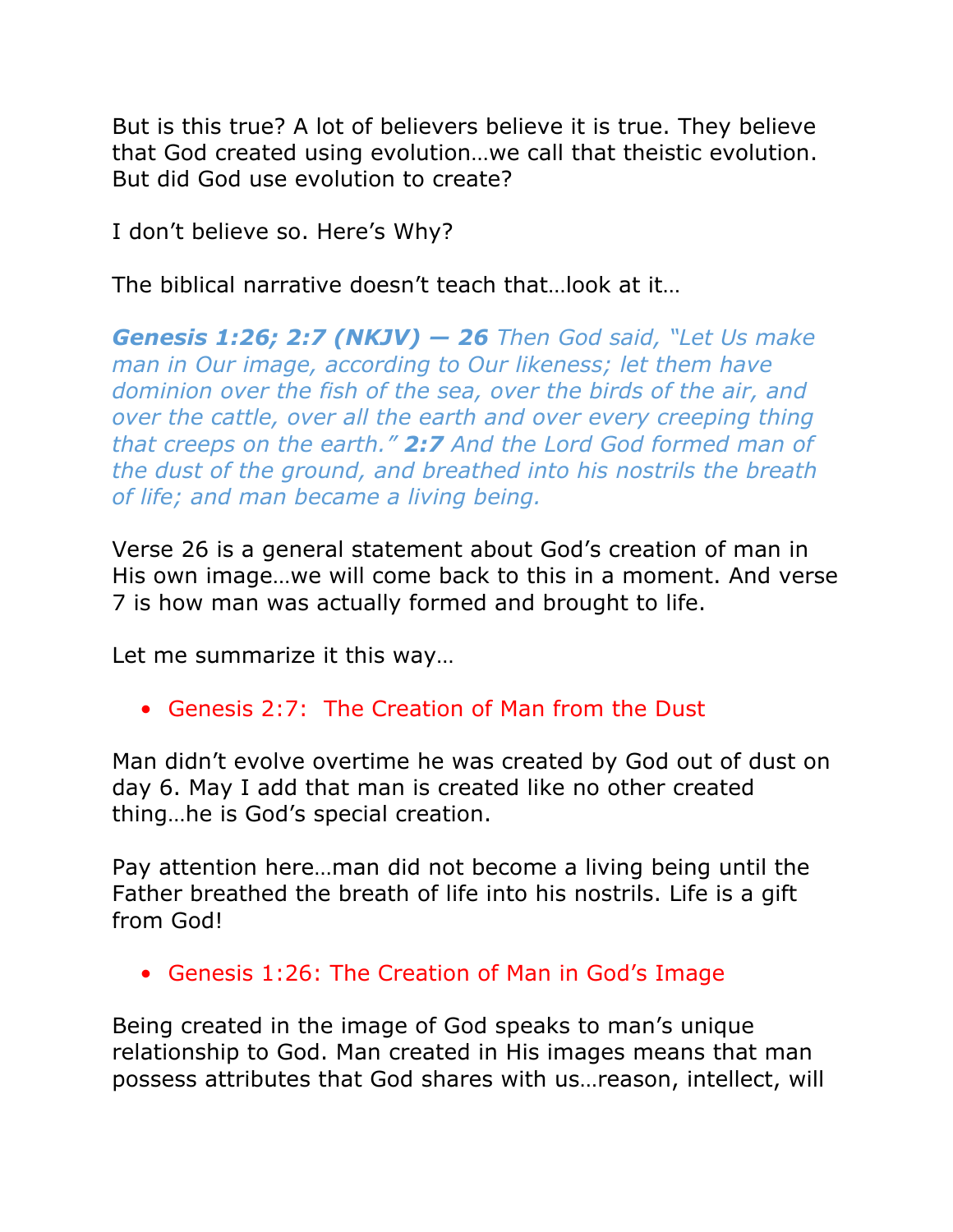and emotion. We are distinct from all animals into we possess these attributes and they do not.

Before we press on let me point that God in Genesis 1:26 is speaking…" Let Us…in Our image…" Who was He speaking to?

Obviously, it was the other Persons of the Trinity…The Son and the The Spirit…How do we know this? Scripture says so…

*John 1:1–3 (NKJV) — 1 In the beginning was the Word, and the Word was with God, and the Word was God. 2 He was in the beginning with God. 3 All things were made through Him, and without Him nothing was made that was made.*

#### And look back at…

*Genesis 1:2 (NKJV) — 2 The earth was without form, and void; and darkness was on the face of the deep. And the Spirit of God was hovering over the face of the waters.*

By the Way…the Genesis 1 account of the creation of man is a summary statement and Genesis 2 fills in the blanks with specifics.

Remember we are only summarizing as best I can our reading for the week…now look at…

### **3. The Beginning of Sin**

A cursory look at Genesis 3 gives us a look at the origin of sin. Theologically we call this THE FALL OF MAN.

For summary purposes I want to summarize it in short statements…I trust you have read the whole text…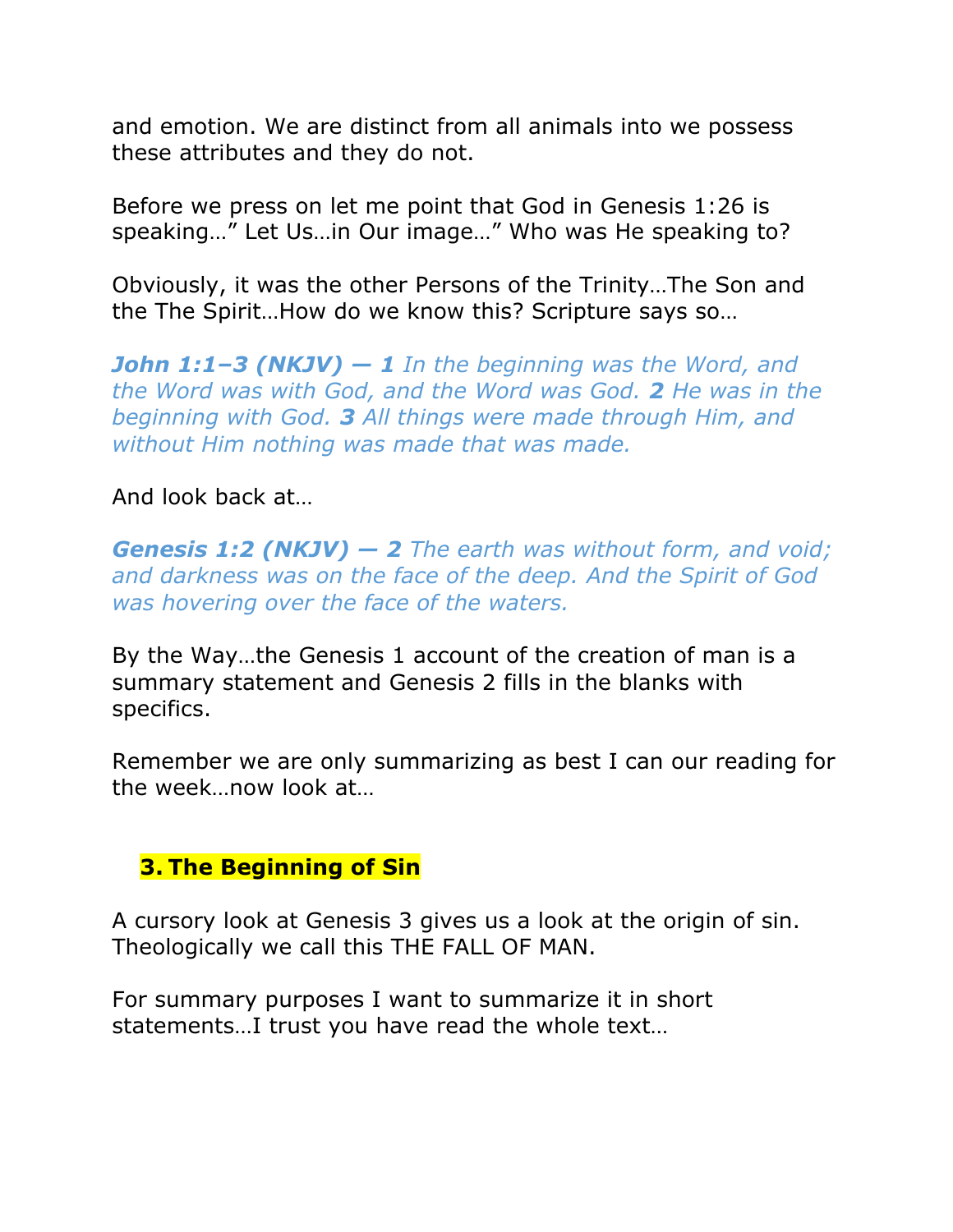• We can clearly see the role of the devil in the fall of man. He embodies the serpent…which is why he is called…" *the serpent of old*" in Revelation 20:2.

• He engages Eve in a conversation…in which he calls into question God's Word and character. He is still at work…

### *1 Peter 5:8 (NKJV) — 8 Be sober, be vigilant; because your adversary the devil walks about like a roaring lion, seeking whom he may devour.*

• Eve is deceived and duped into eating the fruit…Adam on the other had clearly rebelled against God and ate of the fruit.

• We learn from this text that sin can fall into three primary categories…

- O The Lust of Flesh
- O The Lust of the Eyes
- O The Pride of Life

• We learn the result of their sin…they hid from God and fear came over them.

• We learn about the consequences of sin…the serpent, Eve and Adam all were punished as a result of their sin. But the greatest punishment was DEATH…physical and spiritual, and this extended to all mankind! Paul says…

*Romans 5:12 (NKJV) — 12 Therefore, just as through one man sin entered the world, and death through sin, and thus death spread to all men, because all sinned—*

Before we press on to my final point, I want to just point out that we see the consequences of sin entering into the world in chapters 4…Cain kills Abel.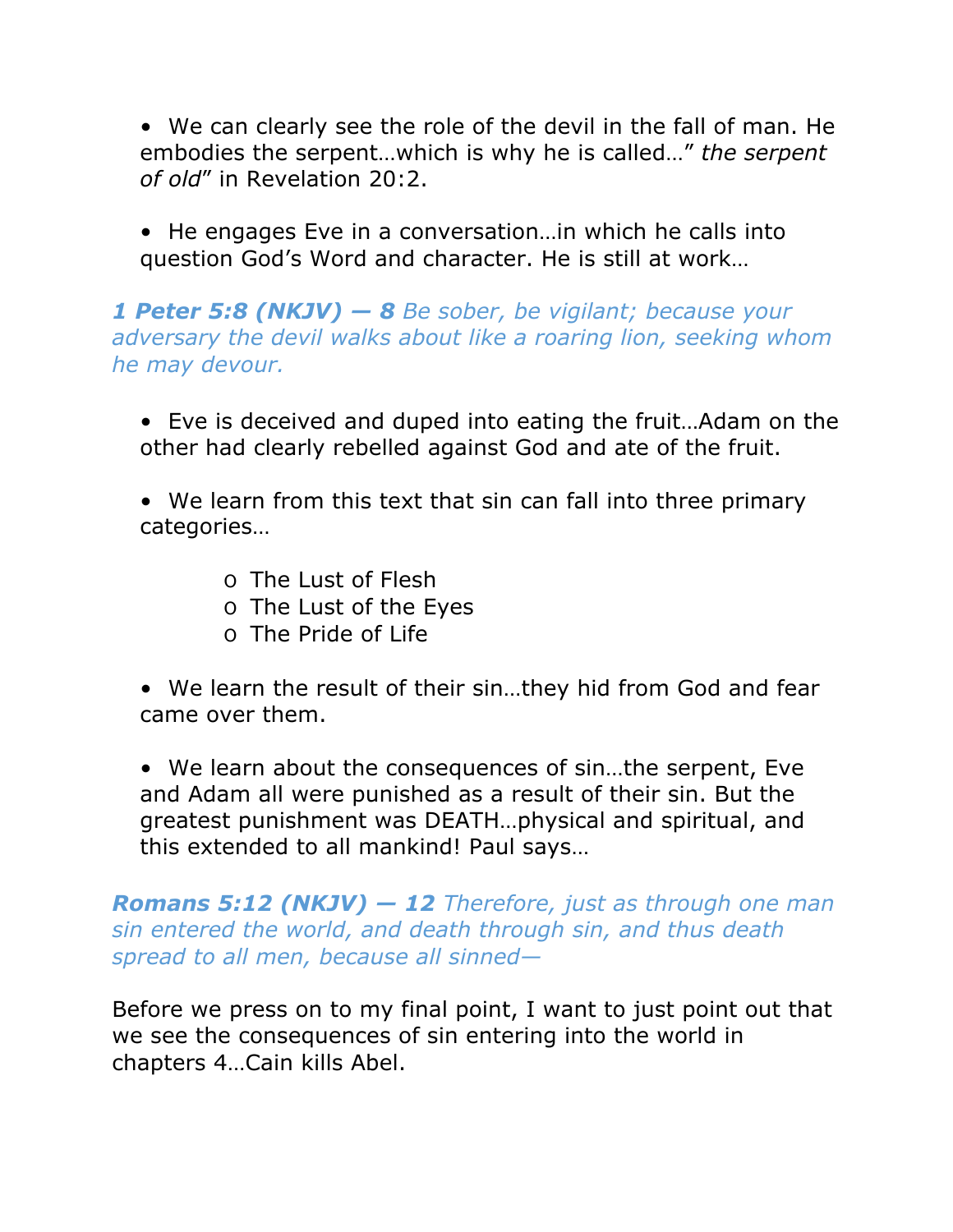Lastly, I want you to see…

#### **4. The Beginning of the Gospel**

Nestled in the narrative of sin is hope…the hope of redemption and forgiveness. We see it in…

*Genesis 3:15 (NKJV) — 15 And I will put enmity Between you and the woman, and between your seed and her Seed; He shall bruise your head, and you shall bruise His heel."*

#### **I like the way Warren Wiersbe describes the verse….**

*This is the first Gospel declared in the Bible: the good news that the woman's seed (Christ) would ultimately defeat Satan and his seed (Gal. 4:4–5). It is from this point on that the stream divides: Satan and his family (seed) oppose God and His family. God Himself put the enmity (hostility) between them, and God will climax the war when Satan is cast into hell (Rev. 20:10). Review the Parable of the Tares in Matt. 13, and note that Satan has children just as God does. In Gen. 4, Cain kills Abel, and 1 John 3:12 informs us that Cain was "of that wicked one"—a child of the devil. The OT is the record of the two seeds in conflict; the NT is the record of the birth of Christ and His victory over Satan through the cross.*

And then in…

*Genesis 3:21–23 (NKJV) — 21 Also for Adam and his wife the Lord God made tunics of skin, and clothed them. 22 Then the Lord God said, "Behold, the man has become like one of Us, to know good and evil. And now, lest he put out his hand and take also of the tree of life, and eat, and live forever"—23 therefore the Lord God sent him out of the garden of Eden to till the ground from which he was taken.*